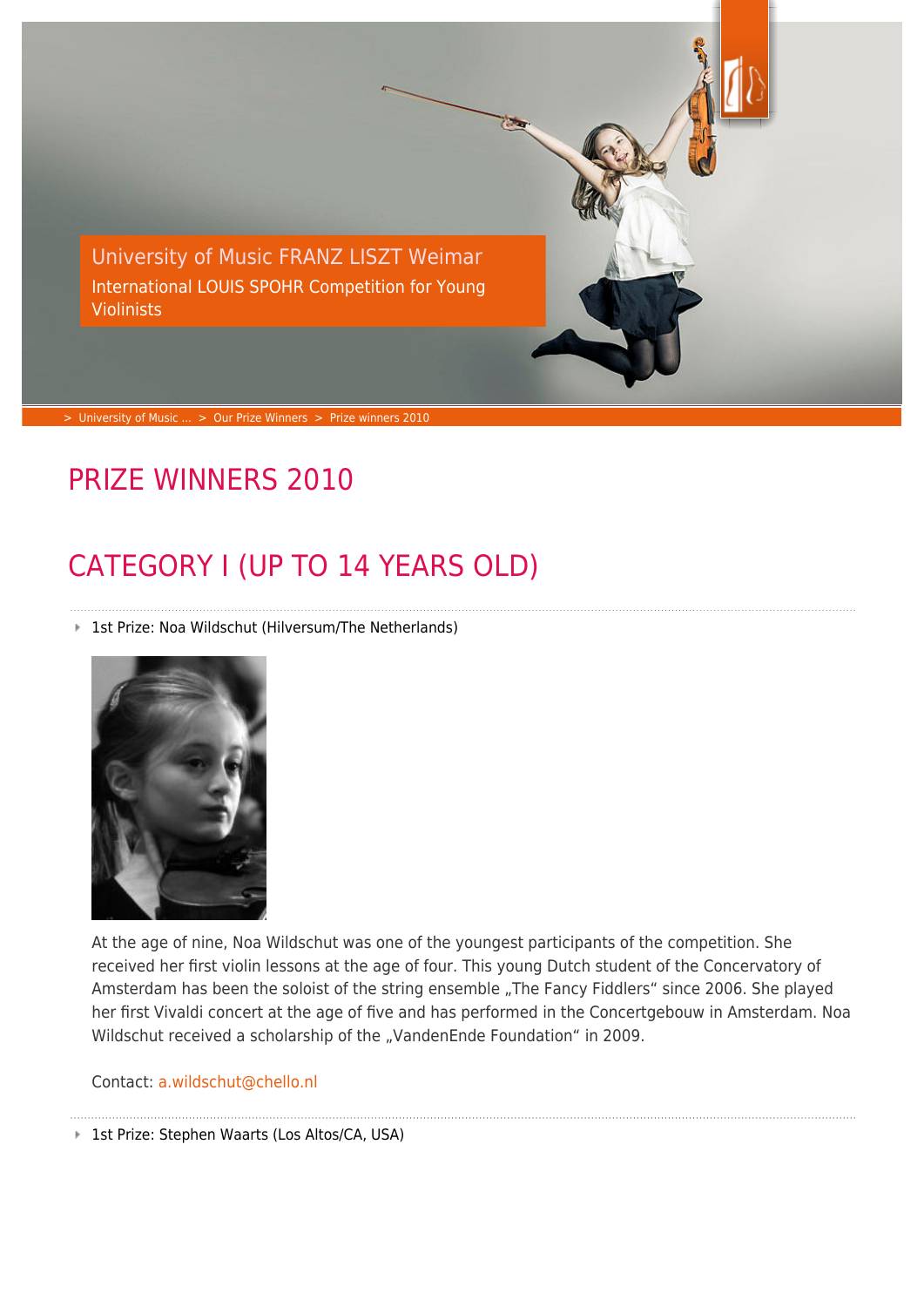

Stephen Waarts received his first violin lessions at the age of five. The 14-year-old has a scholarship at the San Francisco Conservatory where he studies violin and composition. Stephen Waarts has won many first prizes at national and international competitions for young musicians and is a member of the programme "Rising Stars of California with Lara Downes". He has participated in master classes with Itzhak Perlman, Philip Setzer and Midori.

Contact: [stephenwaartsviolin\(at\)mac.com](https://www.hfm-weimar.de/javascript:linkTo_UnCryptMailto() [www.stephenwaarts.com](http://www.stephenwaarts.com/)

#### ■ 2nd Prize: Kanon Kobayashi (Tokyo/Japan)



Kanon Kobayashi was born in 1997 and received her first violin lessons at the age of six at the Toho Gakuen School of Music. Four years later she achieved success at international competitions in Italy and Japan. Since then she has performed worldwide, including the Carnegie Hall in New York. The young violonist has taken part in several master classes, among other with Igor Ozim, Zakhal Bron and Akiko Tatsumi.

#### ■ 3rd Prize: Yoo Jin Hong (Seoul/South Korea)

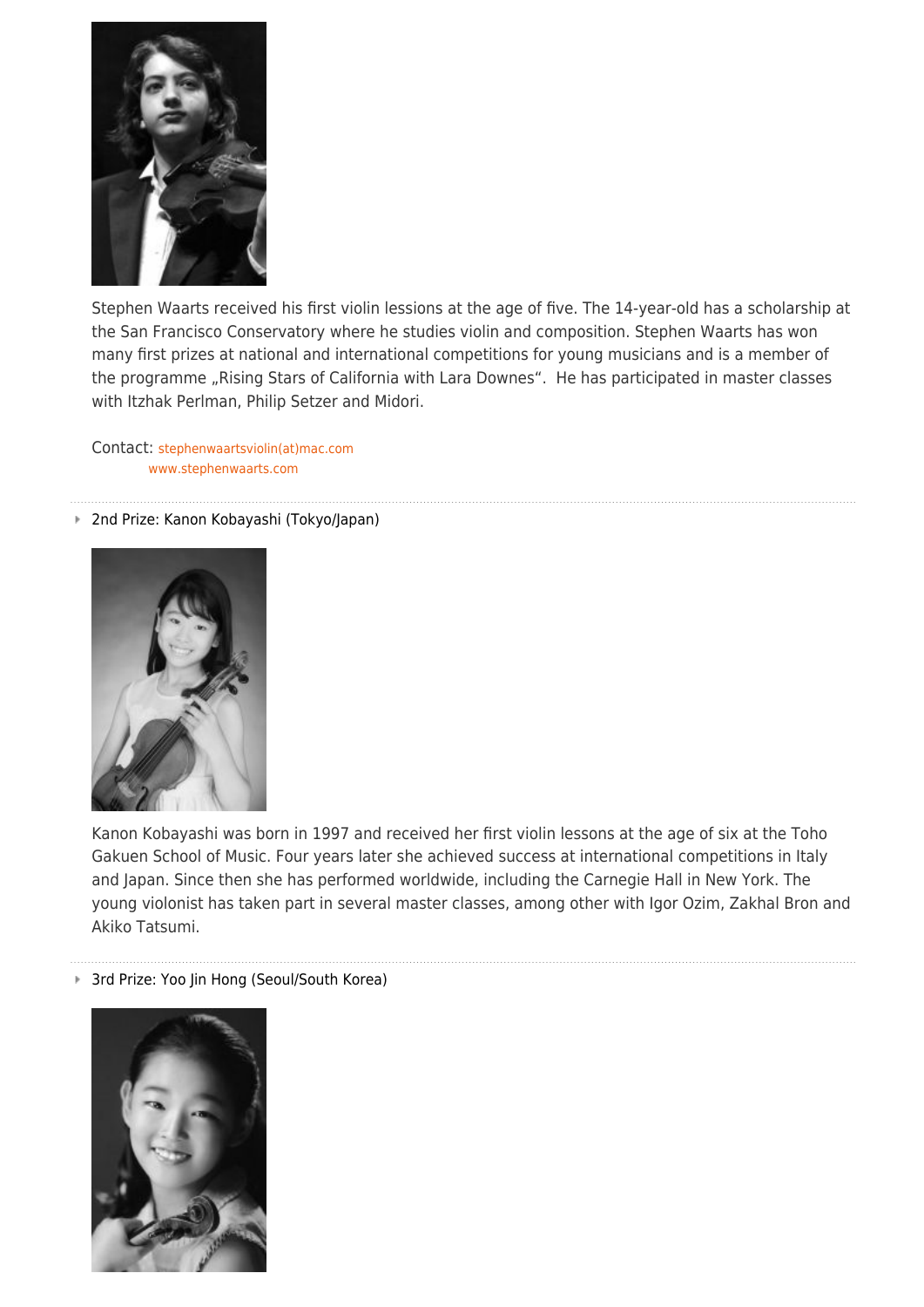Yoo Jin Hong is studying in her home country Korea at the Korean National University of Arts. At the age of thirteen, she can look back at participation in many competitions. Her latest success is the first prize at the Moscow International David Oistrakh Violin Competition 2010. Yoo Jin has performed as soloist amongst others with the Kammerphilharmonie dacapo in München, the Orchestra e Coro del 700 Italiano in Italy as well as the Gooro Art Valley Orchestra in Korea.

### CATEGORY II (15 - 17 YEARS OLD)

#### ■ 1st Prize: Kenneth Renshaw (San Francisco/USA)



The 16-year-old Kenneth Renshaw is the concert master of the San Francisco Symphony Youth Orchestra since 2008 and already played under the baton of Michael Tilson Thomas, Itzhak Perlman and Sir Simon Rattle. He has performed in many concert halls in California, including the Walt Disney Concert Hall in Los Angeles. Kenneth Renshaw is a scholarship holder for violin at the San Francisco. At the age of eight he already performed in the Carnegie Hall as a member of the "Villa Sinfonia".

2nd Prize: Milan Al-Ashhab (Most/Czech Republic)



Milan Al-Ashhab received his first violin lessons at the age of five and is currently a student at the Conservatory in Teplice. His talent was already recognisable in many competitions: he won the first prize at the International Telemann Competition in Poznan in 2007 as well as as the International Kocian Violin Competition in Usti in 2006. In 2008/09 he played as soloist with the Europera Youth Orchestra on a concert tour through the Czech Republic and Europe. He has been the concert master of this orchestra since 2009.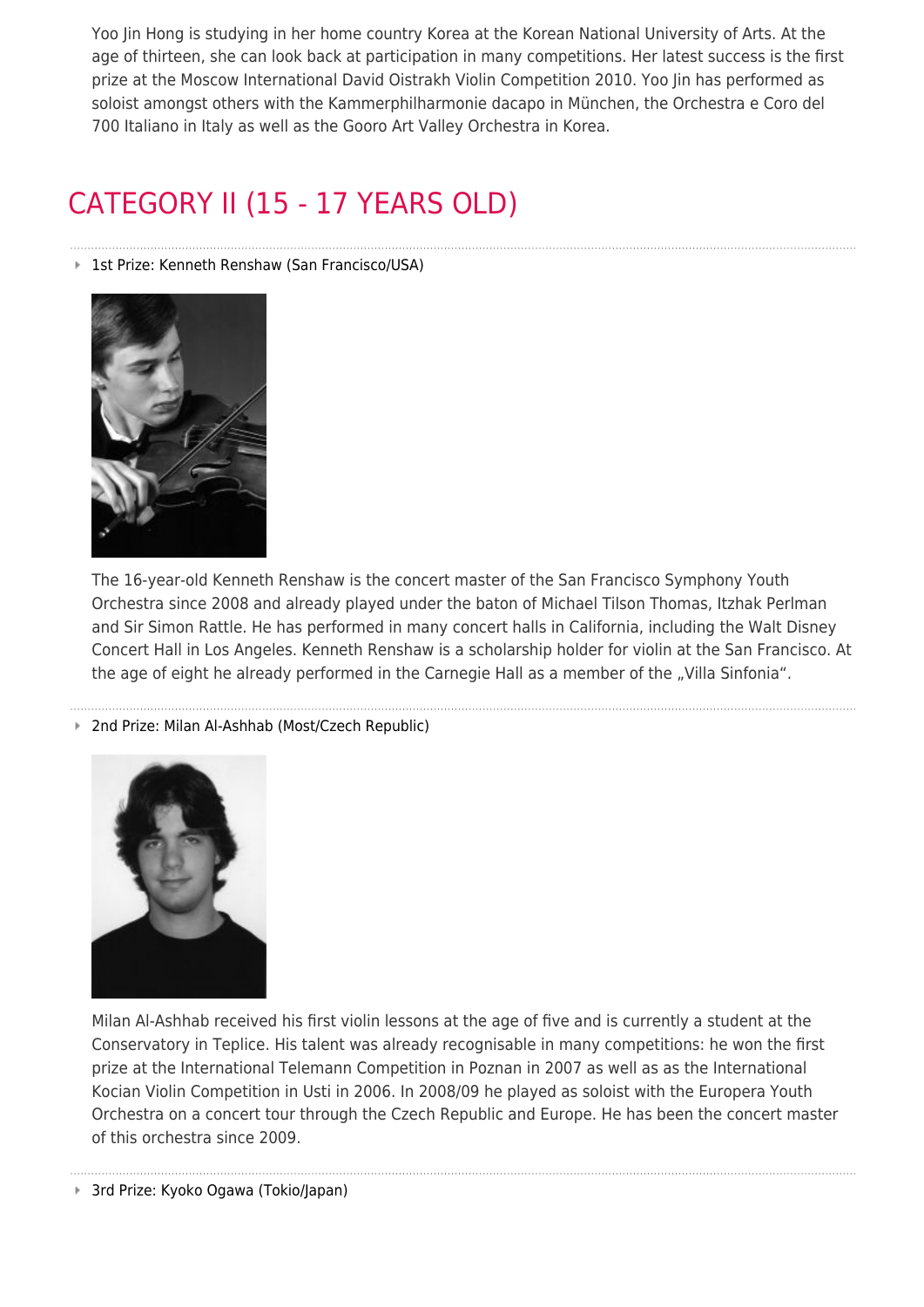

Kyoko Ogawa is studying at the Toho Gakuen Music High School in Tokyo under Prof. Akiko Tatsumi. The 17-year-old violonist has many successful competitions behind her. In 2007 she was one of the prize winners of the first category at the Spohr Competition. In 2005 she won the first prize as well as many special awards at the All Japan Student Music Competition. One year later she performed as soloist in a concert with the Tokyo Symphony Orchestra.

Contact: [kyocongrazia\\_717\(at\)yahoo.co.jp](https://www.hfm-weimar.de/javascript:linkTo_UnCryptMailto()

## CATEGORY III (18 - 21 YEARS OLD)

1st Prize: Marie-Christine Klettner (Goldegg/Austria)



Marie-Christine Klettner is a student at the Mozarteum in Salzburg since 2005. At the age of six she received her first violin lessons and made her debut as a soloist at the age of eleven. The 18-year-old has already performed with the Junge Philharmonie Salzburg and the Halleiner Kammerorchester. Furthermore she has gathered international concert experience with performances in Italy, France and the USA. At the last Spohr competition in 2007 Marie-Christine Klettner reached the final round.

Contact: [marie.christine.klettner\(at\)sbg.at](https://www.hfm-weimar.de/javascript:linkTo_UnCryptMailto()

■ 2nd Prize: Min-Kyung Sul (Seoul/South-Korea)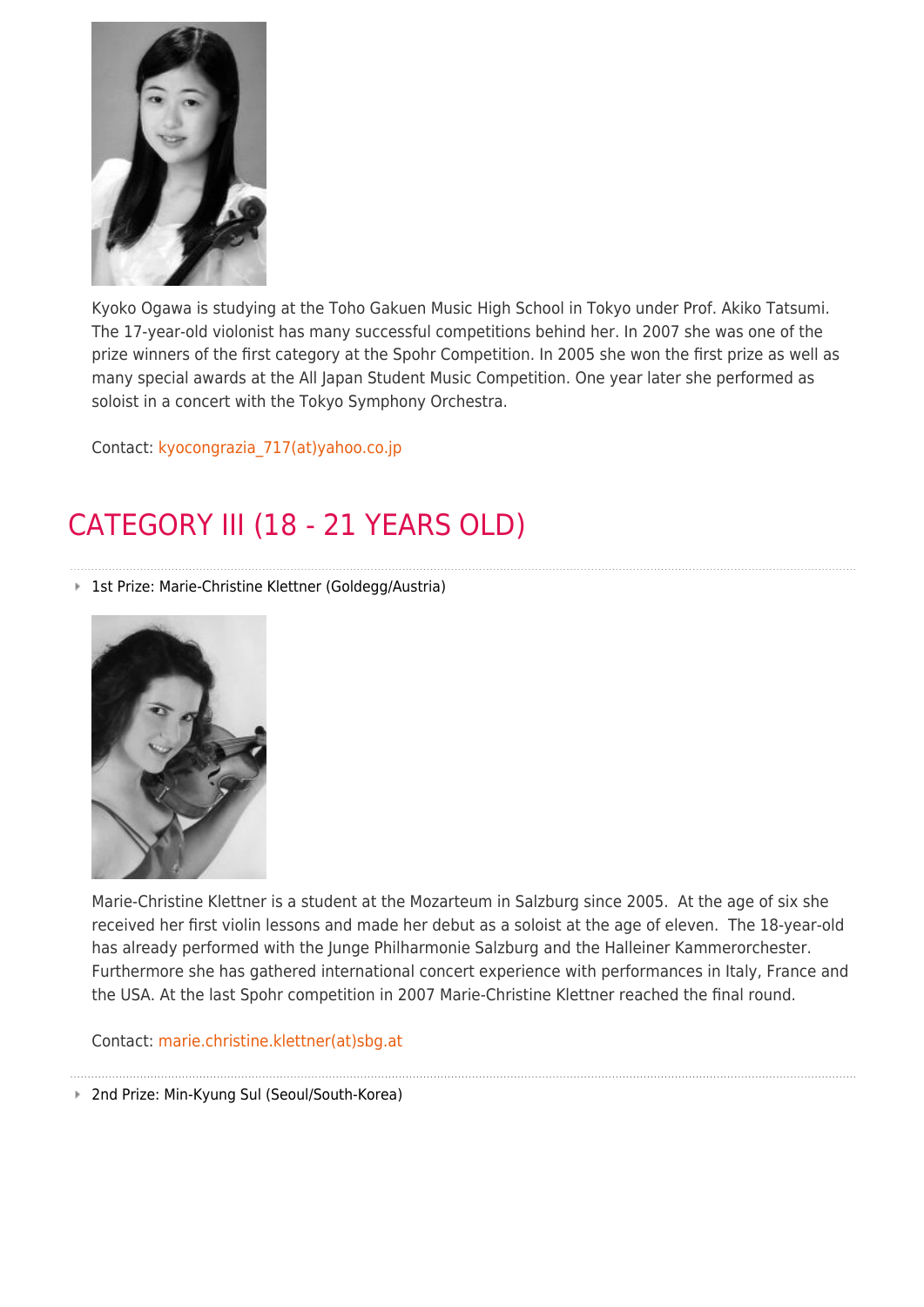

The violinist Min-Kyung Sul is currently studying at the Korean National University of Arts. Although she is only 19 years old, she has already won six first prizes at competitions in her home country Korea. In addition, she was a finalist of the Yehudi Menuhin International Violin Competition in 2005 and won the first prize at the All Japan Art International Competition in 2010. Min-Kyung Sul performed as soloist with the Seoul Philharmonic Orchestra as well as the Kangnam Symphony Orchestra.

Contact: [sulkim90\(at\)hanmail.net](https://www.hfm-weimar.de/javascript:linkTo_UnCryptMailto()

#### 3rd Prize: Shiori Terauchi (Tokio/Japan)

![](_page_4_Picture_4.jpeg)

Shiori Terauchi is currently enrolled at the Toho Gakuen School of Music where she is studying under Akiko Tatsumi among others. Additionally, she also studies baroque violin and is an active chamber musician. The 20-year-old has had many successes at several national and international competitions. She has won the third prize as well as the audience award at the seventh Tokyo Music Competition. At the seventh International Violin Competition Leopold Mozart in 2009 in Augsburg, she received a special award for the best interpretation of a contemporary work.

#### ■ Special awards

### Stephen Waarts

- Special award for the best interpretation of a romantic concerto, donated by the violin maker Brückner & Brückner, Erfurt Kenneth Renshaw
- Special award for the best interpretation of a violin concerto by W. A. Mozart, donated by Jürgen Schumacher, Erfurt
- Special award for the best interpretation of a Beethoven sonata, donated by master luthier Matthias Cressin and Christiane Helmreich, Musikhaus 19, Weimar Milan Al-Ashhab
- Special award for the best interpretation of a virtuoso work, donated by violin maker Burghard Göllner, Meiningen, and the bow-maker Dana Zakowsky, Weimar Marie-Christine Klettner